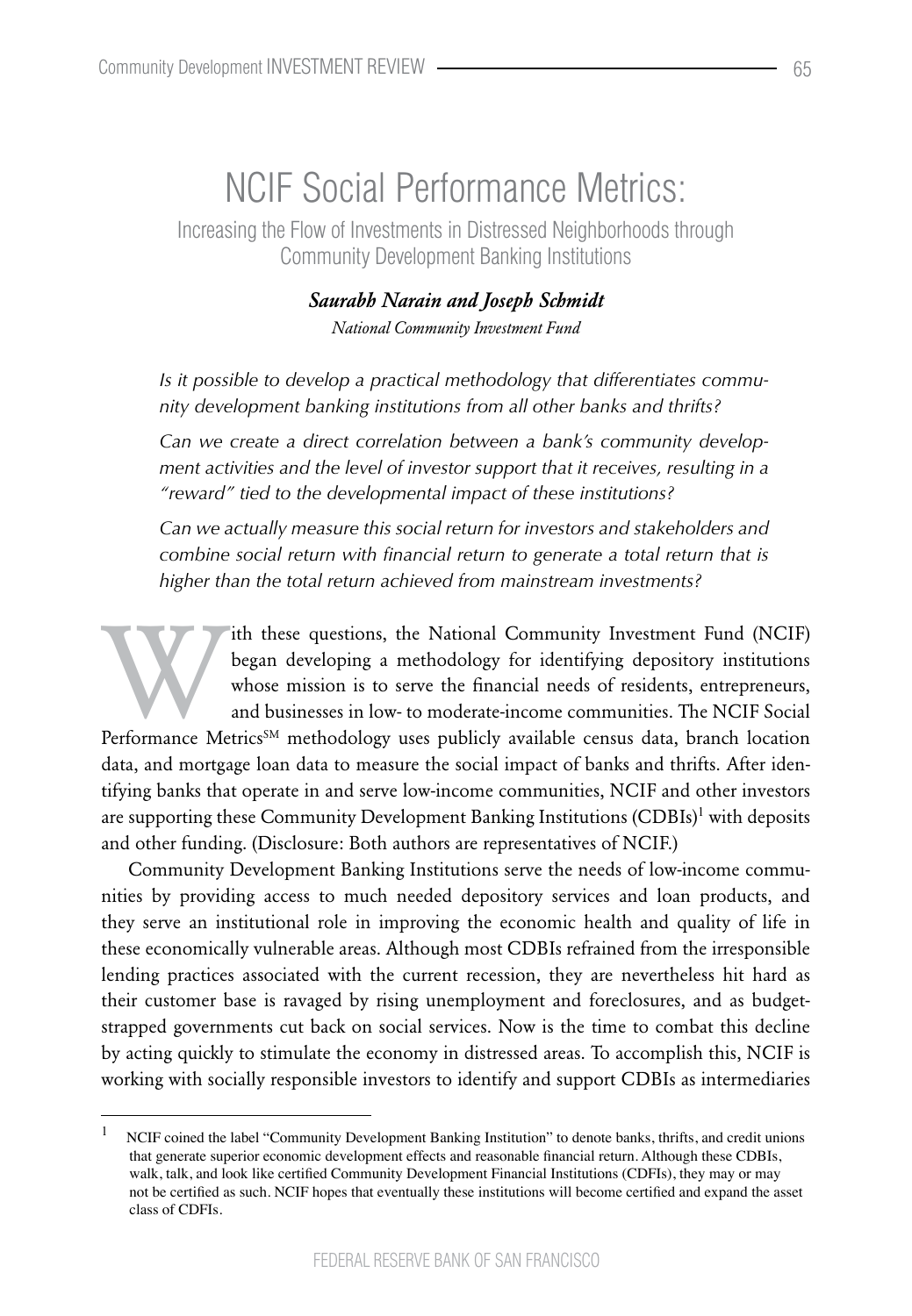that can quickly and efficiently get investment dollars to where they are needed most: in the hands of the small businesses and entrepreneurs located throughout the nation.

Industry leaders have responded positively to this new methodology. Luther Ragin, Jr., vice president of investments at the F. B. Heron Foundation, said that "these metrics are an important step in the creation of consistent, verifiable, and cost-effective measures of social impact by commercial banks. They allow us to analyze social and financial return in a rigorous way."<sup>2</sup> NCIF looks forward to working alongside the investor community to move the needle of community investing and translate this support to the benefit of low-income communities.

## **The Growth of Socially Responsible Investing**

According to the 2007 Report on Socially Responsible Investing Trends in the United States, investment in socially responsible organizations is growing at a rapid pace. Between 2005 and 2007, assets in the category of socially responsible management grew 18 percent to \$2.7 trillion. These assets are divided into three broad categories of screening, shareholder advocacy, and community investing. However, among these three categories, only \$25.8 billion (0.9 percent) is dedicated to community investing. This is unfortunate, as the current recession is severely affecting low-income individuals and low-income communities. A greater level of community investing can generate needed economic growth and job creation.

Why are the amounts flowing into direct community investing so small relative to the size of the industry? And why is the volume so small relative to the stated desire to spur economic development through investor dollars? Proposed reasons include a lack of an investment "product" that provides market returns and economic development impact; a lack of an investment "vehicle" that can facilitate investments; and a lack of a "metric" to measure and communicate the economic development impact of the investment.

However, contrary to assumptions, a readily available investment product exists in the form of deposits in community development institutions that provide a safe, market rate return with an acceptable level of risk yet with significant positive impact in distressed communities. Investors can deposit funds in FDIC-insured, domestic, CDBIs (the vehicle), which in turn invest in low- to moderate-income communities. Once the investors become comfortable with the CDBIs, other forms of higher impact funding (such as debt and equity) can also be provided. These mission-oriented banks and thrifts (referred to as banks in this article) spur growth in local economies by increasing access to responsible financial services in underserved communities and by establishing partnerships that result in sustainable economic development.

<sup>2</sup> See Saurabh Narain and Joseph Schmidt, "NCIF Social Performance Metrics: A Quantitative Approach to Measuring the Social Impact of Banks and Thrifts, and to Investing Capital in the Community Development Banking Sector," White paper (Chicago: NCIF, 2008), available at www.ncif.org/images/uploads/NCIF\_SPM.pdf.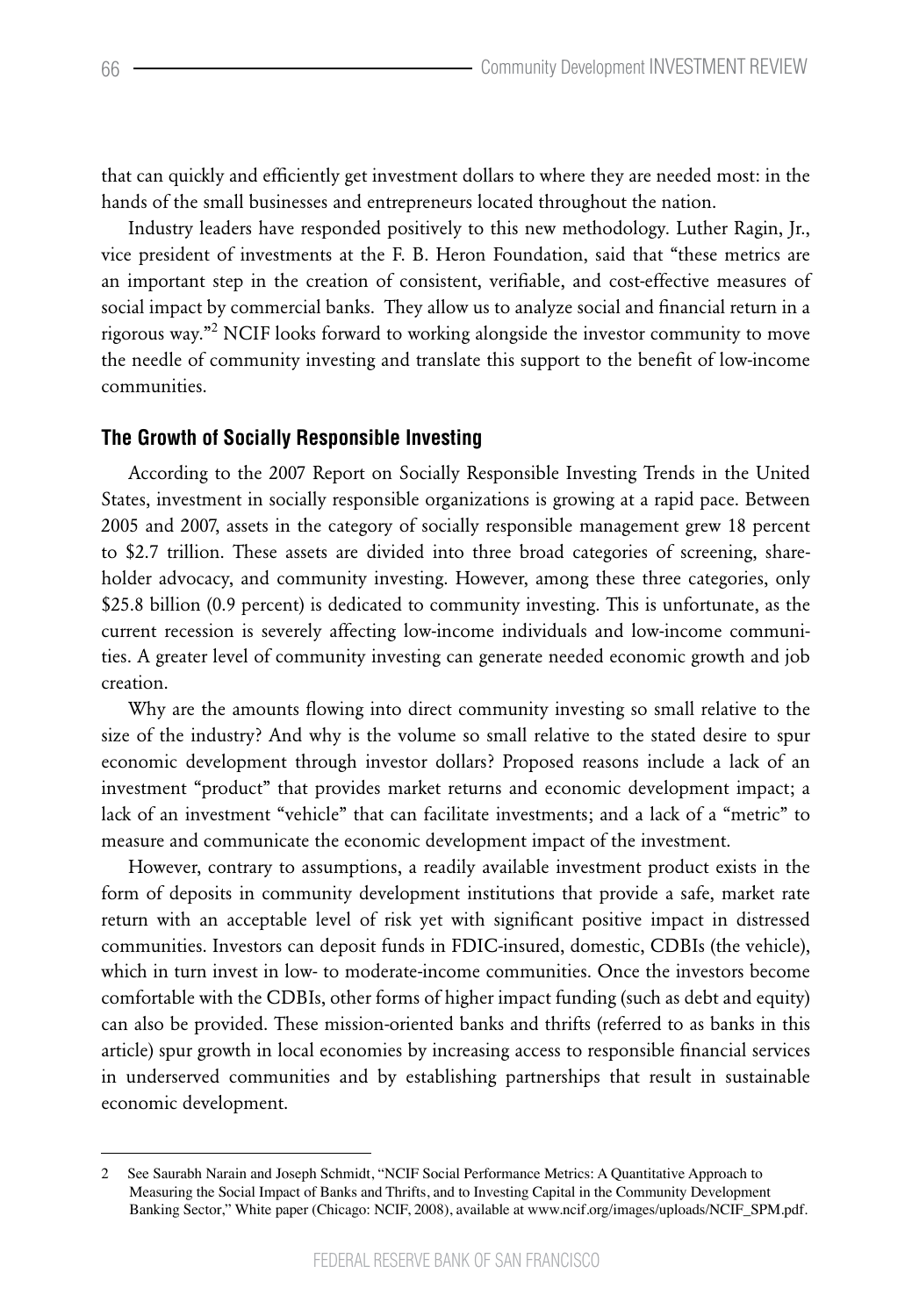As Federal Reserve Board Chairman Ben Bernanke stated in a recent speech, "The current crisis points to the importance of a strong network of healthy community-based organizations and lenders. As many communities struggle with rising unemployment, high rates of foreclosures, and vacant homes and stores, these organizations lead efforts to stabilize their neighborhoods. Rather than pulling back, CDFIs are introducing new products and programs to help communities respond to the crisis."<sup>3</sup> In contrast to large banks that are scaling back their lending, many CDBIs continue to offer innovative products and services tailored to the specific needs of their customer base.

By identifying, supporting, and communicating the significant impact of CDBIs throughout the country, NCIF is working to highlight these attractive targets for socially responsible and mainstream investment. NCIF hopes to create a virtuous cycle of high impact community investing (See Figure 3), leading to increased financial support of an often overlooked investment class that is deeply involved in the economic development of disadvantaged communities. NCIF's Social Performance Metrics and the model CDBI framework provide a formal methodology and proxy for evaluating the social performance of CDBIs; investors can overlay their own metrics and preferences on top of this. The "investment allocation methodology" then provides a mechanism to allocate assets into CDBIs that meet the programmatic and geographic objectives of the investors.

While measurement of social performance using credible metrics is important for socially responsible investors, it is as critical for the investors to demonstrate that they will reward the CDBIs as they generate more impact. As impact increases from "x" to "2 times x" the CDBIs should expect to get more funding from the investors.

#### **Identifying CDBIs as an Asset Class**

Community Development Banking Institutions are "double bottom-line" institutions with proven track records of directing their products and services to the most economically vulnerable communities. By doing so, they serve as a necessary alternative for consumers who are forced to rely on predatory lenders, check cashers, and pawn shops. An investor in CDBIs is providing critical capital that will be immediately put onto the street. Whether it is providing a local entrepreneur with a small business loan or stabilizing disadvantaged neighborhoods by lending to mom and pop real estate developers, these banks are doing more than completing one-off transactions; they are serving an institutional role in the ongoing development of their communities.

The most recognizable CDBIs are certified as Community Development Financial Institutions (CDFIs) by the CDFI Fund. The CDFI Fund is a division within the U.S. Department of the Treasury that promotes economic revitalization and community

<sup>3</sup> Federal Reserve Board Chairman Ben S. Bernanke, "Community Development Financial Institutions: Challenges and Opportunities," at the Global Financial Literacy Summit, Washington, D.C., June 17, 2009. Available at: http://www.federalreserve.gov/newsevents/speech/bernanke20090617a.htm.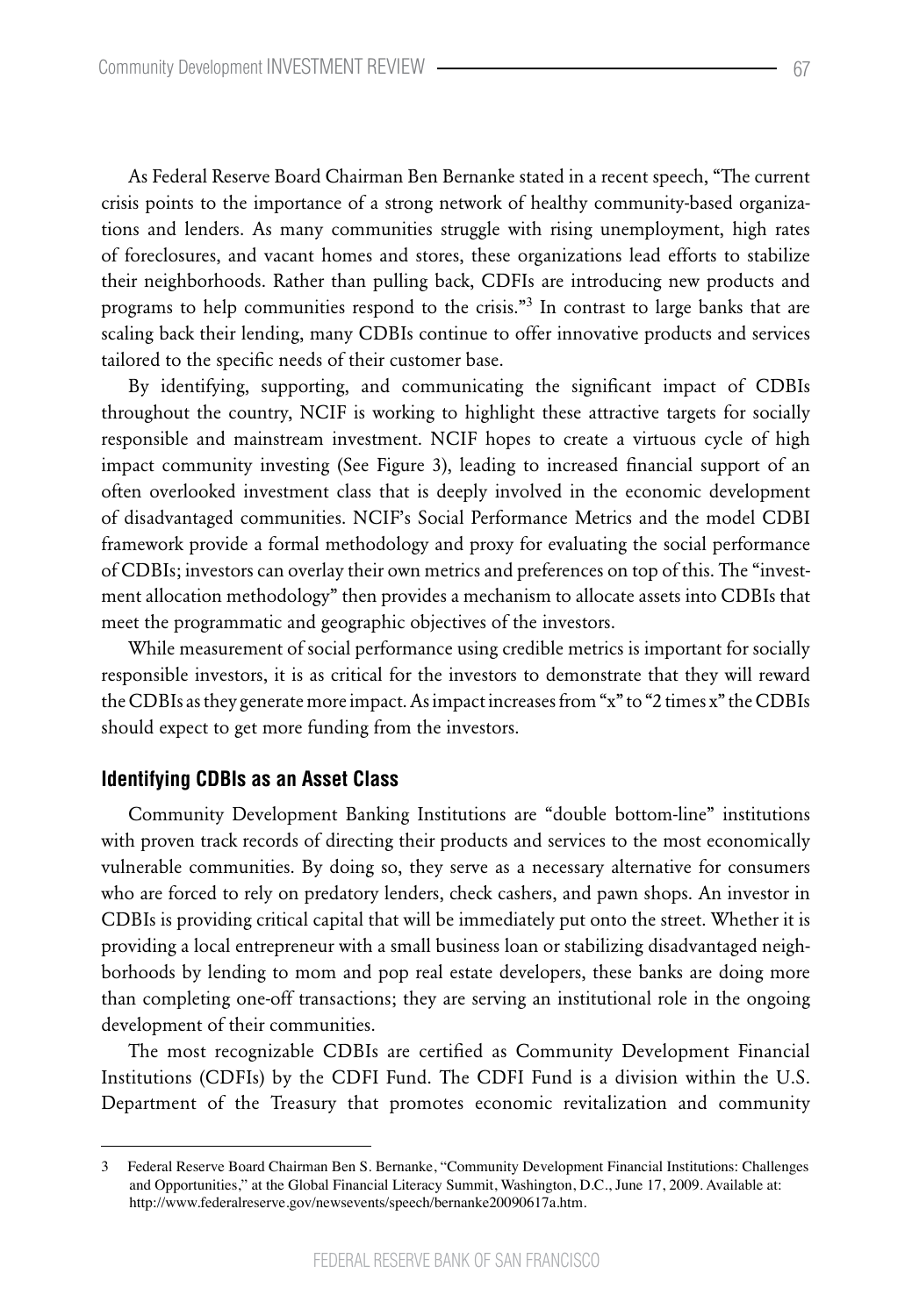development by investing in and assisting financial institutions that display a proven mission of community development. However, as of July 1, 2009, only 63 of the 8,255 banks active in the United States were certified as CDFIs.

As not all CDBIs are certified by the CDFI Fund, it is necessary to identify them using other means, both quantitative and qualitative. To quantify community development, NCIF created the social performance metrics methodology. As noted above, the metrics use publicly available data to identify institutions that locate a high percentage of their activity in low-income areas. In addition, NCIF created the model CDBI framework to qualitatively assess a bank's impact on community development. The framework provides potential investors with information on an institution's operation to help ascertain whether an institution has a community development orientation.

## *Quantitatively Identifying an Asset Class: The NCIF Social Performance Metrics*

To measure the social impact of banks and thrifts, the social performance metrics analyze the share of an institution's home lending and branches located in low-income areas.<sup>4</sup> NCIFSM has created a full suite of social performance metrics that have proven valuable to investors. As an example, according to Scott Budde, Managing Director of Global, Social, and Community Investing at TIAA-CREF Asset Management, "the NCIF metrics are proving a helpful tool for understanding the relative strategies and outcomes of CDFIs. The addition of systematic, objective data to an otherwise relatively subjective process is a major advance both for TIAA-CREF and the SRI industry."<sup>5</sup>

The first core metric in the social performance metrics is Development Lending Intensity (DLI) and is calculated using an institution's Home Mortgage Disclosure Act data. This DLI-HMDA metric assesses the percentage of an institution's home loan originations and purchases, in dollars, that are located in low- to moderate-income (LMI) census tracts. This can be seen as one proxy for the CRA lending test. NCIF has proposed 40 percent for DLI– HMDA as an initial threshold for institutions to prequalify as CDBIs. The second core metric is Development Deposit Intensity (DDI), which is the percentage of physical branch locations that are located in LMI census tracts. Given that the presence of branches in these census tracts is likely to increase the availability of financial services; this can be one proxy for the CRA service test. NCIF has proposed 50 percent as the threshold for DDI.<sup>6</sup>

Using the scores on these two metrics, it is possible to map each domestic bank into a two-by-two matrix, as detailed in Figure 1. Although banks located in Quadrant 1 meet both

<sup>4</sup> See David Porteous and Saurabh Narain, "Social Performance Measurement for CDFI Banks." In Reengineering Community Development for the 21st Century, ed. Donna Fabiani and Terry F. Buss (New York: M.E. Sharpe, 2008). The metrics are available at www.ncif.org (see "database tool" tab).

<sup>5</sup> See Saurabh Narain and Joseph Schmidt "NCIF Social Performance Metrics: A Quantitative Approach to Measuring the Social Impact of Banks and Thrifts, and to Investing Capital in the Community Development Banking Sector" White paper (Chicago: NCIF, 2008), available at www.ncif.org/images/uploads/NCIF\_SPM.pdf.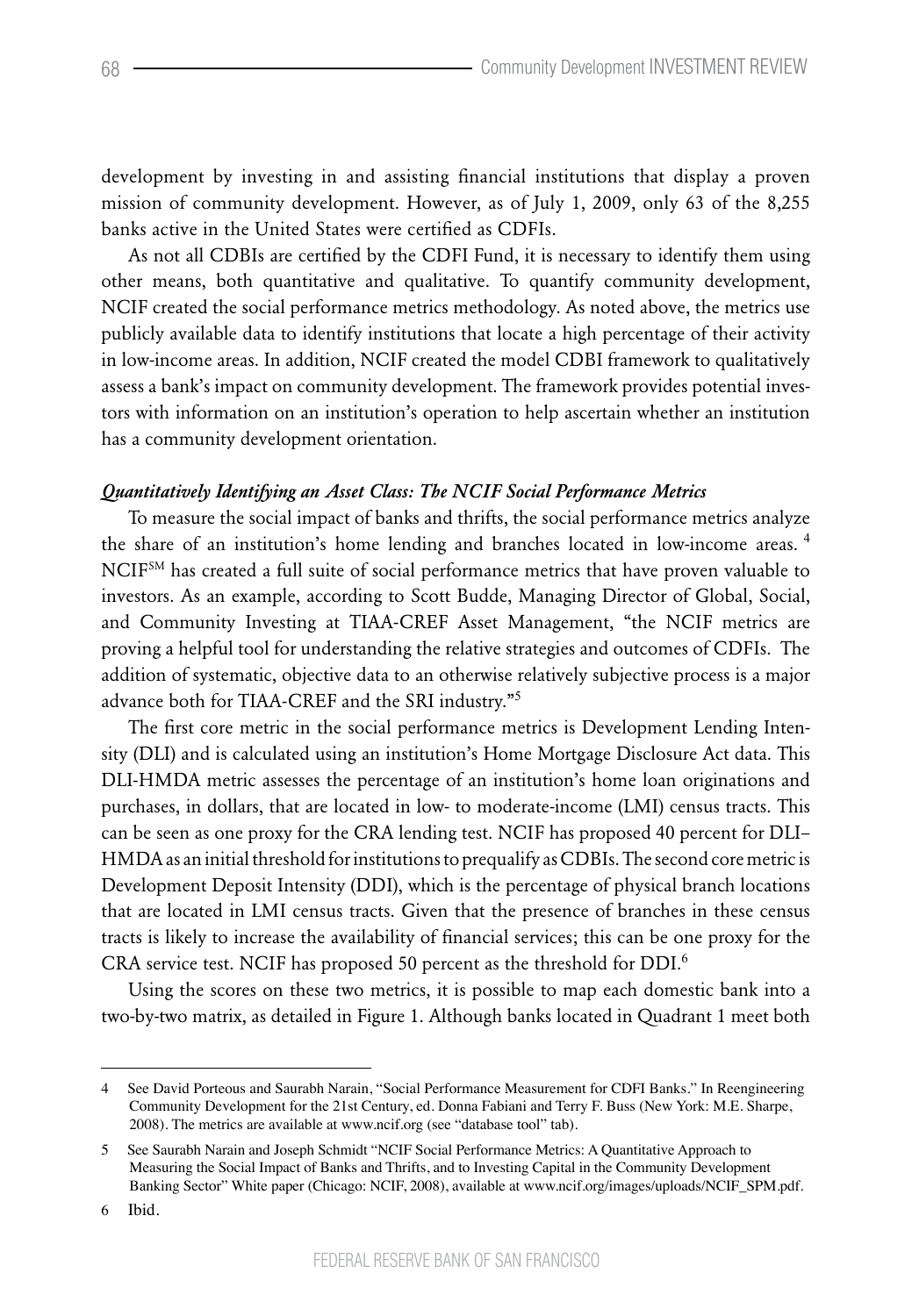thresholds, banks within Quadrants 2 and 3 have different attributes and their community development orientation needs to be analyzed further.



## *Figure 1. Development Lending Intensity and Development Deposit Intensity of HMDA Reporting Banks*

Quadrant 1 is composed of institutions that score above the threshold value for both DLI-HMDA and DDI. By virtue of their lending activity and branch location, these institutions display a high level of activity within low-income communities and that activity is likely a sign of a community development mission.

Quadrant 2 is composed of institutions that score above the DLI-HMDA threshold, but below the DDI threshold. These institutions are providing a high level of home mortgage lending within low-income communities, and that activity indicates a high degree of social performance. NCIF considers these institutions to be potential CDBIs and is interested in gathering more information about their operation.

Quadrant 3 is composed of institutions that score above the DDI threshold, but below the DLI-HMDA threshold. These institutions operate at least half of their branches within low- to moderate-income communities, and as a result are offering important financial and nonfinancial products and services within areas that are typically underserved by the mainstream banking community. Also, by being physically located in a community, the bank is providing a level of accountability to the community.

Quadrant 4 is composed of institutions that do not meet either threshold value. However, scoring below the threshold value does not necessarily indicate that these institutions are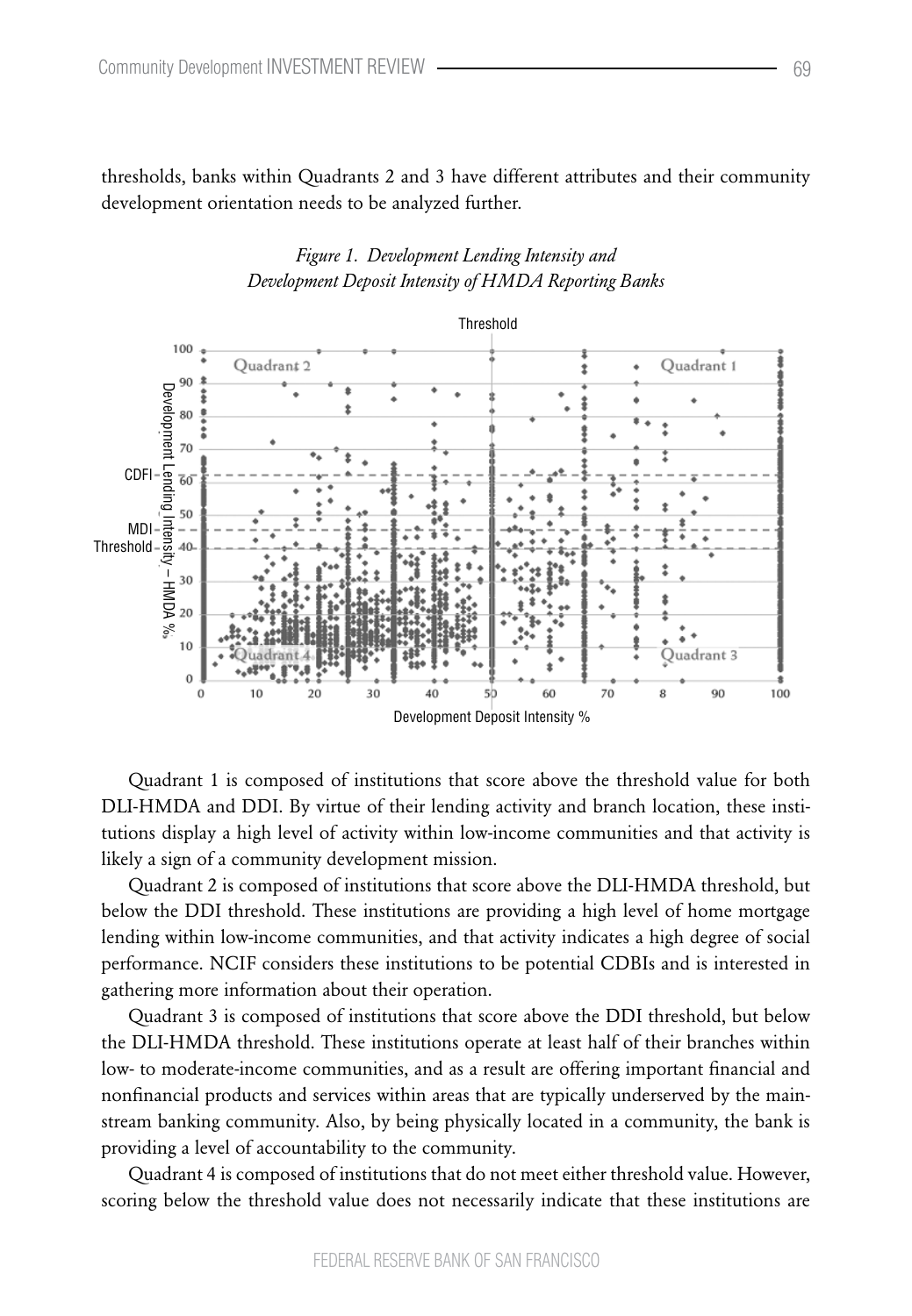not committed to community development. They may be active in other community development work that cannot be captured by these metrics. Investors should use other metrics for evaluating Quadrant 4 institutions, as appropriate.

By using the metrics, investors can readily identify institutions that are providing services to low-income and underserved communities. But do those service result in a positive outcome? Recent research would suggest so. Studies have demonstrated a link between the volume of financial intermediation and economic growth at a national level. Therefore, it is now generally accepted that increased levels of financial intermediation have a "first order positive causal impact on economic growth," according to Ross Levine.<sup>7</sup> Put another way, increasing the amount of loans and deposit accounts in a given area increases the area's overall economic growth.

## *Qualitatively: The NCIF Model CDBI Framework*

The NCIF Social Performance Metrics are powerful quantitative tools for measuring the community development impact of a bank's lending. However, it is necessary to augment the metrics with a qualitative analysis that examines additional aspects of an institution's operations. To determine if a bank is truly mission focused, it is essential to use the model CDBI framework (see Figure 2).

This framework deepens the quantitative analysis and helps investors gain a comprehensive understanding of whether the institution truly has a "double bottom-line" mission.

It poses questions about the community the bank serves and how the bank serves that community. For example, the model gathers information on the market needs of the community. Is the bank located in a community with a high poverty or unemployment rate? Is the bank serving an area with a low median family income? What are the various products and services the bank offers? Does the bank provide innovative products that are tailored to the needs of their community? Are they providing financial literacy and counseling to their customer base? Is the bank active in creating partnerships that will enhance the bank's impact and improve the delivery of products and services? Is the bank working with local government, nonprofit organizations, and religious groups to maximize impact?

<sup>7</sup> Levine, R (2005) "Finance & Growth: Theory and Evidence" in Handbook of Economic Growth, Elsevier.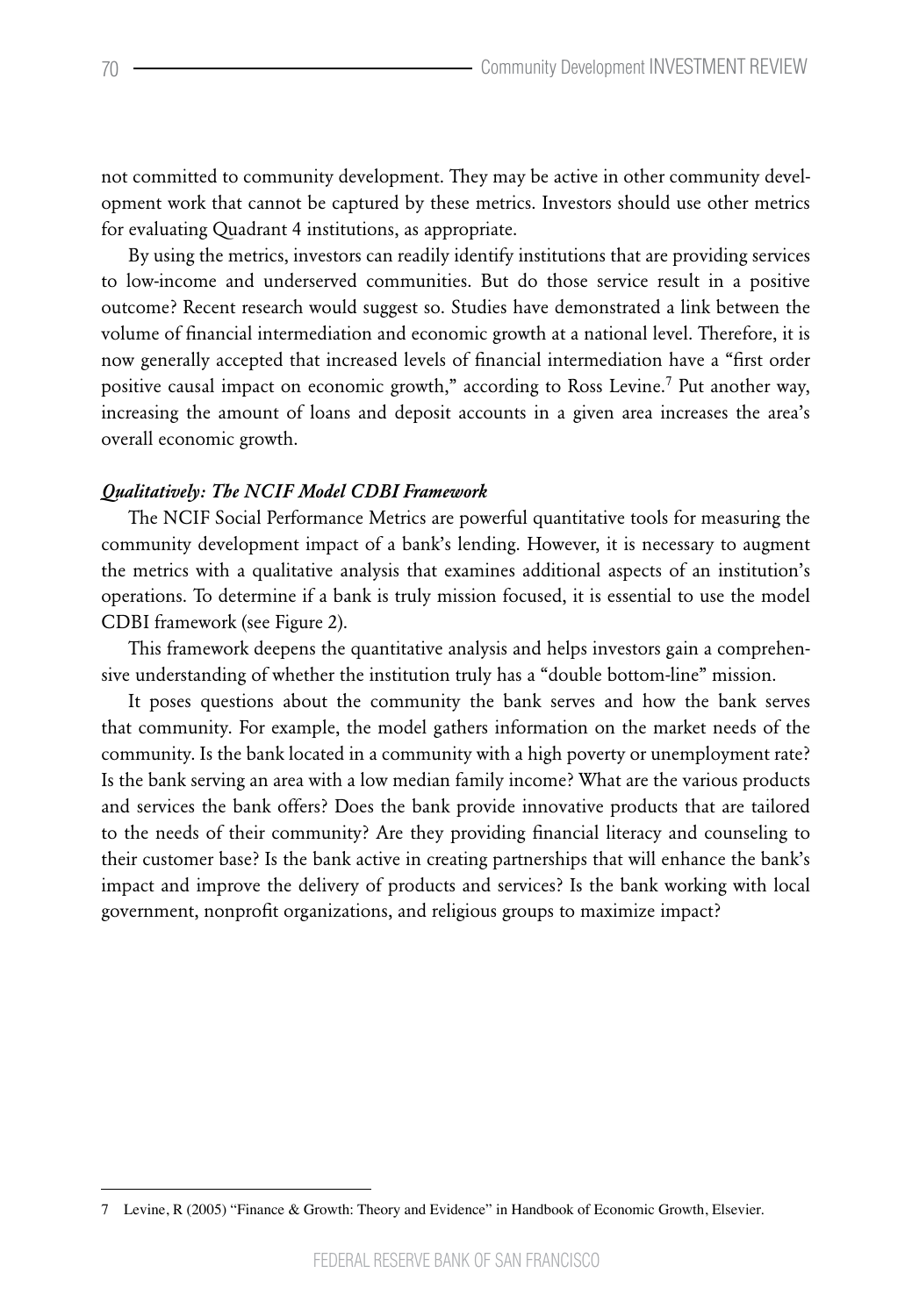

*Figure 2. Model CDBI Framework*

# **Investing in Community Development Banking Institutions**

## *Identifying and Allocating Investment in CDBIs*

To help investors allocate assets on the basis of their programmatic and geographic objectives, NCIF developed an additional method and algorithm that can identify CDBIs serving as community development catalysts. The "investment allocation methodology" is a function of organizational information, financial performance criteria, and social performance criteria. By working with NCIF, investors receive assistance in creating a customized portfolio of investments in CDBIs that serves as a vehicle for investing into targeted communities. This portfolio can also be tailored to meet an investor's impact, risk and return criteria. For example:

```
Potential CDBIs =f {Organization Information, Geographic Location, Financial Risk
and Performance, Social Performance Metrics, Model CDBI Framework}
```
• Organization Information includes data on whether the bank is a certified CDFI Bank, whether the bank is minority-owned, whether the bank is publicly or privately owned, etc.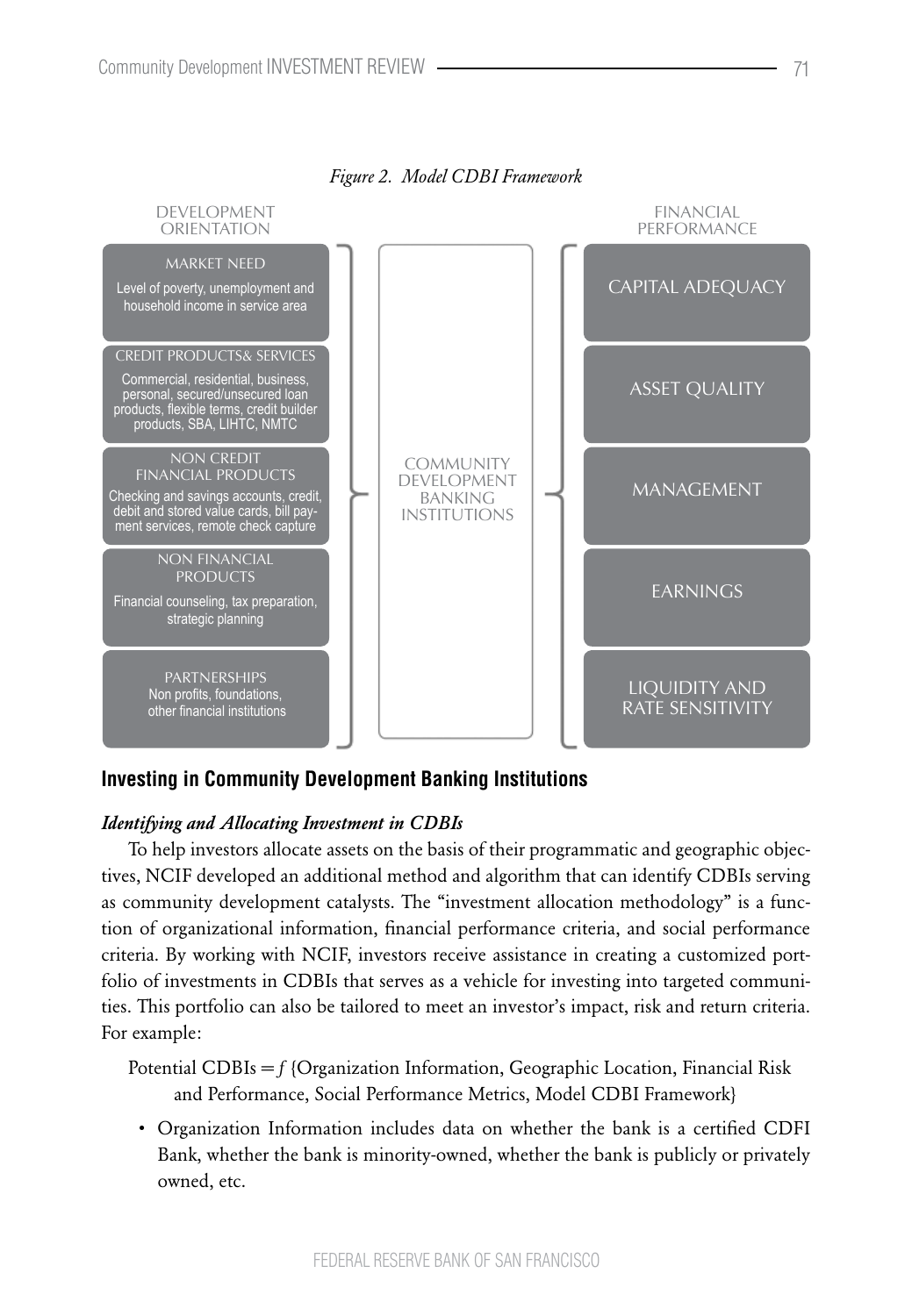- • Geographic Location refers to the city and state of the bank's headquarters and branch operations.
- Financial screens are based on a traditional financial analysis of a bank.
- • Social Performance Metrics are based on the methodology defined above.

The database tool, located on the NCIF website, allows investors to customize a methodology to identify high-impact CDBIs. NCIF has collected information on financial and social metrics since 1996, and it can create customized investment allocation algorithms that meet investors' criteria for a period in time or as a time series. Although there is much work to be done, NCIF's "investment allocation methodology" has had some initial success. In the prior 12 months, NCIF's work with interested investors has resulted in moving approximately \$70 million of new deposit funding into the CDBI sector.

# *Illustrations of the Investment Allocation at Work*

Investors have a variety of needs and goals when seeking to invest in communities. They may hope to increase affordable housing or improve access to banks, or they may hope to spur retail development and jobs. The NCIF's quantitative and qualitative tools can help assess the viability of each of these goals. Investors have used the tools for a variety of goals. Below are three sample queries illustrating how investors are using the social performance metrics and website database tool to identify potential CDBIs .

# **Example 1. Investment Allocation Based on Current Institutional Performance**

An SRI investor wants to make deposits in Illinois-based banks with \$100 million or more in assets and a distinct housing focus. The banks should also be innovators in retail financial services, with 50 percent of their branches in LMI areas and more than 60 percent of their home lending in LMI areas.

Search Results: Illinois-Service Federal Savings & Loan, ShoreBank, Pacific Global Bank, Second Federal Savings & Loan

**Example 2. Investment Allocation Based on Institutional Performance Over Time**

A foundation wants to provide program-related investments to CDBIs with assets between \$250 million and \$1 billion that have at least 80 percent of their housing loans in low-income areas, and have tripled the percentage of their housing lending in low-income areas since 2003.

Search Results: First National Bank of South Miami, BNB Bank, OMNIBANK, Fullerton Community Bank FSB, Republic Bank of Chicago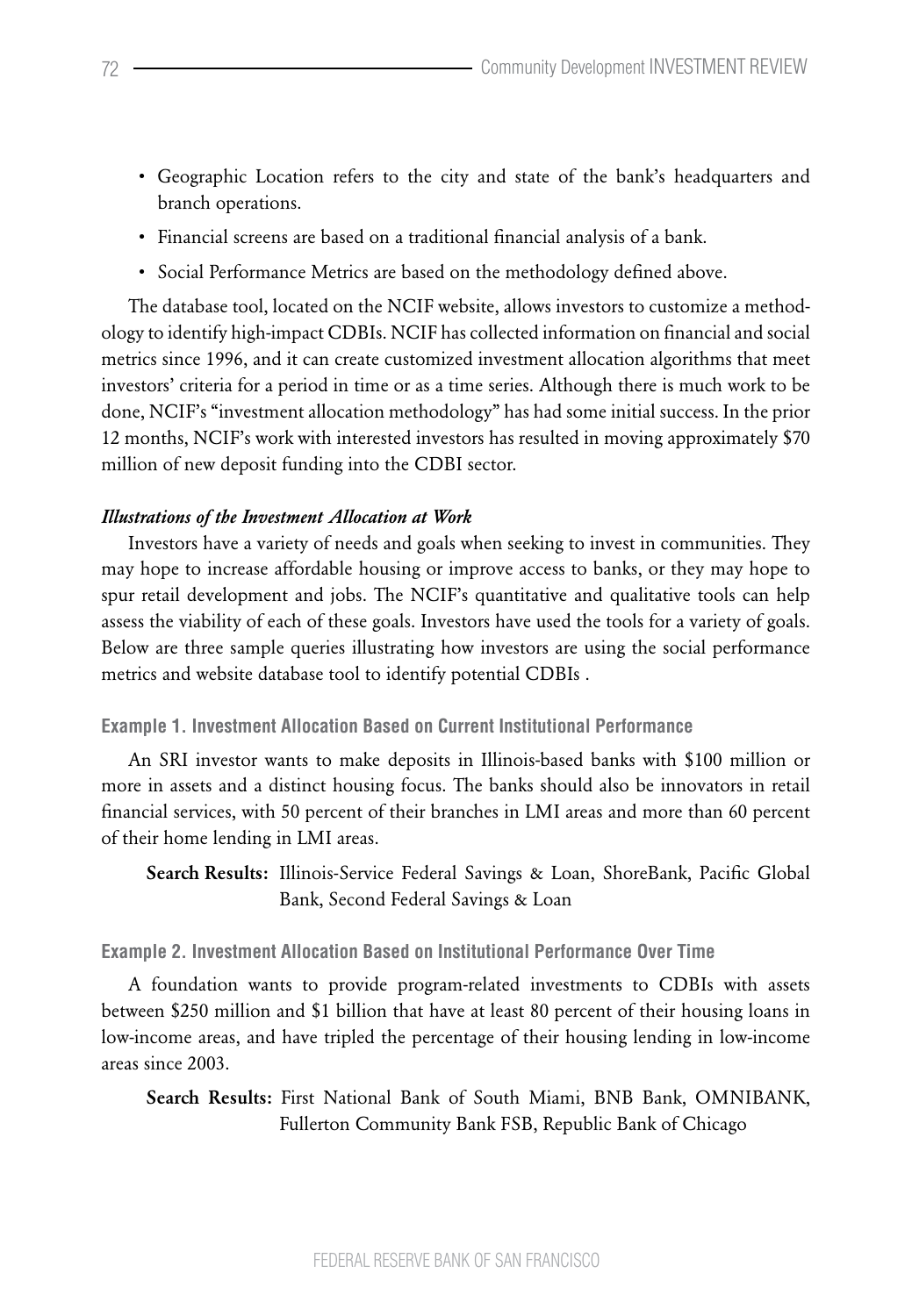**Example 3. Investment Allocation Based on Performance Relative to a Peer Group** 

A CDFI bank in the Southeast wants to create a customized peer group of all southeastern CDFI banks and Minority Depository Institutions with assets between \$150 million and \$1 billion, Return on Average Assets greater than 25 basis points, more than 40 percent of branches in LMI areas, and a percentage of Home Mortgage Disclosure Act housing lending located in low-income communities. The goal is to then compare the social impact of the CDFI Bank relative to this peer group.

Search Results: Elk Horn Bank and Trust Company, Southern Bancorp Bank of Arkansas, City First Bank of D.C., Premier American Bank, Citizens Trust Bank, Capitol City Bank and Trust, Liberty Bank and Trust Company, Guaranty Bank and Trust Company, M &F Bank, Lumbee Guaranty Bank

## **The Future of Impact Investing**

As mentioned earlier, Socially Responsible Investing has historically focused largely on screening and shareholder advocacy with a relatively small proportion of investment going to community investing. As SRI investors increase the proportion of portfolio allocations to this sector, they are requesting detailed information on community impact. Unfortunately, while the CDBI sector has generated strong impact, the sector may not have succeeded in communicating this impact in a quantitative manner. With the Social Performance Metrics methodology, there is an opportunity for CDBIs to communicate this impact to investors and other stakeholders; in return the CDBIs hope to get tangible value out of the investors.

Currently, NCIF identifies high performing CDBIs through the publicly available data analyzed through the Social Performance Metrics methodology and through the Model CDBI Framework. However, as investors utilize these valuable tools to place deposits and other investment 'products,' the 'vehicles' delivering the impact will be required to provide additional data that both demonstrates impact and adds to the value of the Social Performance Metrics, thereby creating the virtuous cycle of high impact community investing (Figure 3). Several CDBIs are already demonstrating their willingness to report more impact information to investors since these institutions have received greater funding from the socially responsible investor community.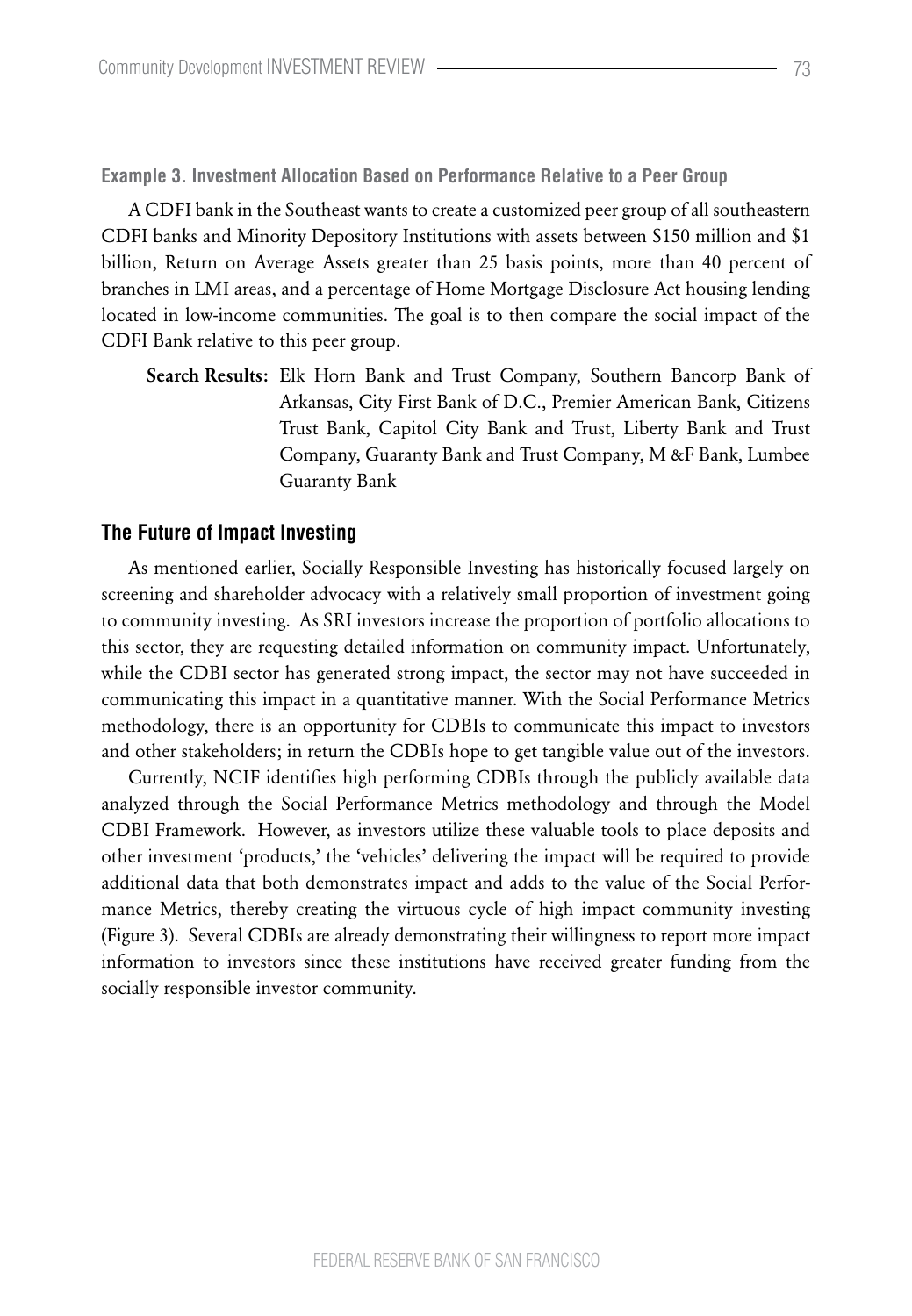

*Figure 3. Virtuous Cycle of High-Impact Community Investing*

NCIF believes that, eventually, many CDBIs will recognize the value of communicating their community development impact, thereby increasing the asset class of mission oriented financial institutions in the country. As CDBIs meet the reporting requirements of the SRI community by becoming more sophisticated in the collection of impact data, they are also likely to expect an increase in funding support. In the final analysis, this virtuous cycle will result in a substantial increase in the flow of capital to the ultimate beneficiary – the underserved in this country.

NCIF encourages and fully expects that the Impact Investing industry will seek many more social metrics on positive outcomes and will then reward the sector with increased dollars. NCIF also expects that, over a period of time, measures of social return will emerge that will be additive to the financial return achieved from these investments.

## **Conclusion**

Community Development Banking Institutions serve as a strong intermediary for socially responsible investing because they know their communities and can quickly and efficiently get investment dollars to where they are most needed. However, identifying CDBIs used to be difficult because there were no transparent measure to indicate a bank's level of activity in LMI areas. Also, many banks are not certified as CDFIs but yet have a mission of community development.